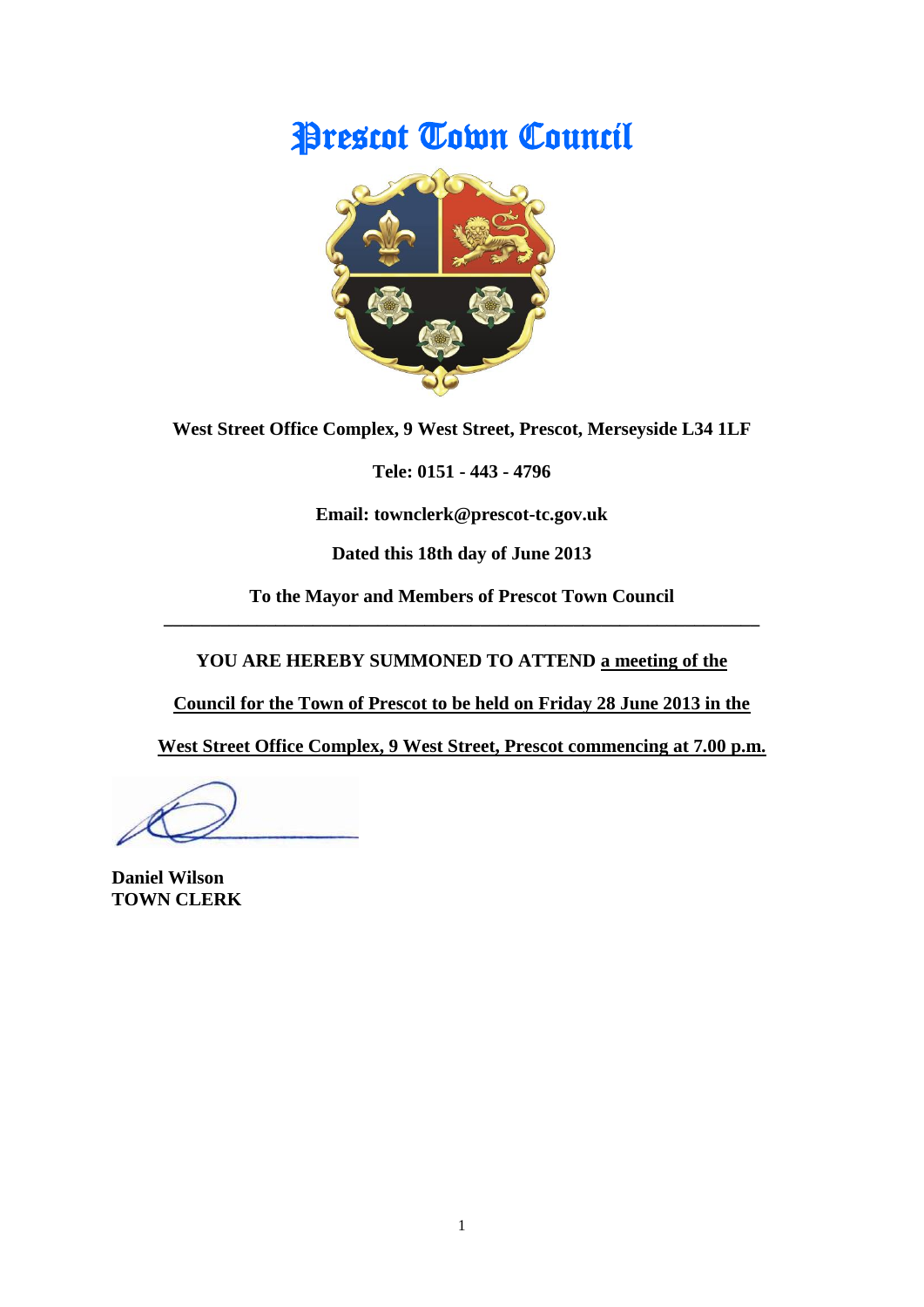# **A G E N D A**

# **1. TO RECEIVE APOLOGIES**

# **2. PUBLIC OPEN FORUM**

# **3. DECLARATIONS OF INTEREST**

 *In accordance with Standing Order 54, Members are invited to indicate any interests they may have in relation to items on the agenda for the meeting.*

#### **4. MINUTES OF PREVIOUS COUNCIL MEETING** Pages4-9

To **APPROVE** and **SIGN** the minutes of the Annual Meeting held on  $31<sup>st</sup>$  May, 2013.

# **5. REPORTS FROM COMMITTEE** Pages10-15

- (i) To **NOTE** the minutes of the Human Resources Committee Meeting held on  $30^{th}$  May, 2013.
- (ii) To **NOTE** the minutes of the Events Committee Meeting held on  $13<sup>th</sup>$  June,  $2013.$
- (iii) To **NOTE** the Minutes of the Finance & General Purposes Committee held on  $14^{\text{th}}$  June, 2013.

# **6. ANNOUNCEMENTS FROM THE LEADER**

To receive announcements from the Leader of the Council.

# **FOR INFORMATION AND TO RECEIVE QUESTIONS FROM MEMBERS**

# **7. ANNOUNCEMENTS FROM THE TOWN CLERK**

To receive announcements from the Town Clerk.

# **FOR INFORMATION AND TO RECEIVE QUESTIONS FROM MEMBERS**

#### **8. MAYORAL ENGAGEMENTS** Pages16-17

To receive the schedule of Mayoral Engagements.

# **FOR INFORMATION ONLY**